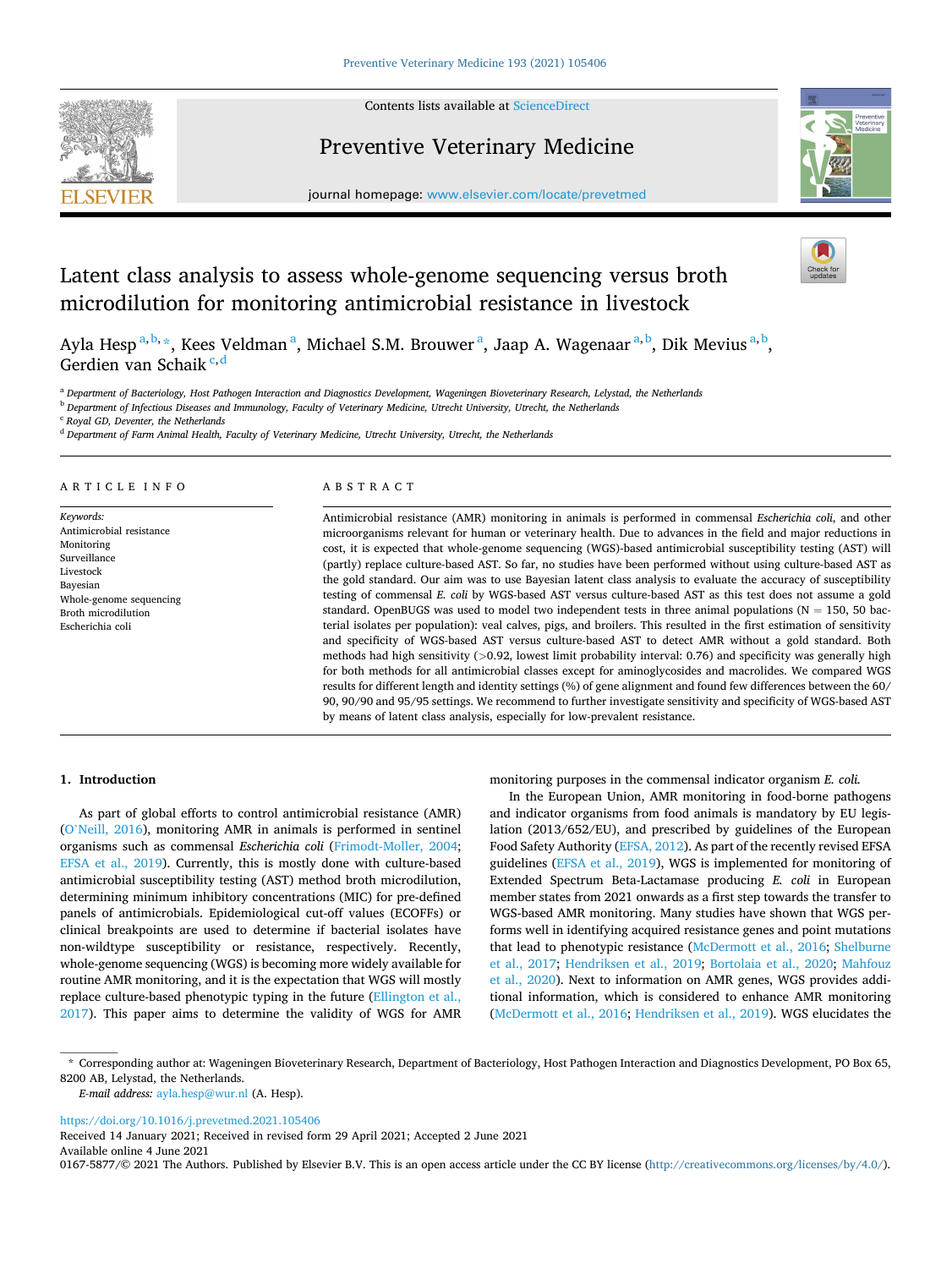genetic relatedness of resistant strains, as well as information on virulence factors, and potentially the genetic link between AMR genes and mobile genetic elements. When these are linked, resistance genes can spread among bacteria, for example from commensal organism *E. coli* to veterinary pathogens. Therefore, information on virulence and genetic links with mobile genetic elements is relevant from a public health perspective, for zoonotic potential, and for (veterinary) clinical interest. Furthermore, WGS has other advantages over culture-based antimicrobial susceptibility typing: the potential to store sequence data indefinitely, data is easier to share with other laboratories and stakeholders, and it solves the lack of reproducibility across different laboratories described for broth microdilution [\(Bortolaia et al., 2020\)](#page-5-0).

So far, no studies have been performed without culture-based susceptibility testing as the gold standard ([Mahfouz et al., 2020\)](#page-5-0). Most existing studies focus on estimating the concordance of WGS-based AST to culture-based AST ([Hendriksen et al., 2019](#page-5-0)), in which an objectivity bias may exist when comparing sensitivity and specificity of WGS-based AST to these other methods. Bayesian latent class analysis enables the estimation of sensitivity and specificity of diagnostic tests without a gold standard ([Johnson et al., 2019\)](#page-5-0). The purpose of this work is to use Bayesian latent class analysis to evaluate the sensitivity and specificity of WGS-based AST and culture-based AST to test commensal *E. coli.* 

## **2. Methods**

# *2.1. Sample collection*

Included in the analysis were 150 commensal *E. coli* isolates collected on broiler, pig, and veal calf farms in the Netherlands in the EFFORT project ([EFFORT, 2020](#page-5-0)) from October 2014 to December 2015, 10 isolates from five farms for each animal population [\(Ceccarelli et al., 2020](#page-5-0)). To include the diversity of the Dutch livestock sector in the sample, the farms in EFFORT were selected by different levels of antimicrobial use on farms (low to high). Faecal isolates from individual animals were randomly collected on these farms. It was part of the EFFORT sampling protocols that all animals should be sampled as close to slaughter age as possible. The EFFORT sampling protocols are described extensively in the Supplementary material of [Munk et al. \(2018\).](#page-5-0)

## *2.2. Antimicrobial susceptibility testing: WGS-based*

From the 150 randomly isolated E. coli strains, bacterial DNA was isolated using the Qiagen Pure Gene kit, sequencing libraries were prepared using the Illumina TruSeq kit and sequenced with Illumina HiSeq. The average genome coverage resulted between 48.4–301 times coverage. Raw sequence data have been deposited at ENA, a list of accession numbers (EFFORT ID) is available in Supplementary Table S2. High-quality trimmed reads [\(BBmap, version 38.87 \(2020\)](#page-4-0)) were assembled using Unicycler (version 0.4.5) and screened for resistance genes using ResFinder 3.0 and PointFinder ([Bortolaia et al., 2020](#page-5-0)) on a local Linux server (databases downloaded April 2020). Isolates were considered resistant by WGS-based AST conform the ResFinder 3.0 and Pointfinder definitions of resistance genes that encode resistance to specific antimicrobial classes [\(Bortolaia et al., 2020](#page-5-0)). Results were compared between all resistance genes belonging to the class aminoglycosides as positive for WGS-based AST, versus only the two genes that encode gentamicin resistance (*aac(*3′ *)-IId* and *aac(*3′ *)-IV*), to show the effect on sensitivity and specificity. Similarly, phenotypical azithromycin resistance was compared to detection of only azithromycin resistance genes (*mph*(A)) versus the complete class of resistance genes for macrolides.

WGS-based AST results were compared for different settings of gene alignment to the ResFinder 3.0 database of length and identity of the resistance genes: length 60 % and identity 90 %, length 90 % and identity 90 %, length 95 % and identity 95 %, length 99 % and identity 99 %, and length 100 % and identity 100 % ([Table 2](#page-2-0)). For the latent class analysis, test results of ResFinder default settings for length/identity 60/ 90 were used, and cross-classified with the culture-based AST results, since the aim was to evaluate WGS-based AST for routine AMR monitoring purposes. To further investigate discordant results, the WGSbased AST results of the other length/identity settings summarized in [Table 2](#page-2-0) were scrutinized.

## *2.3. Antimicrobial susceptibility testing: culture-based*

Culture-based AST for AMR monitoring in *E. coli* was performed using the broth micro-dilution reference method according to ISO standards (ISO 20776− 1) with a fixed panel of antimicrobials relevant to human healthcare according to EU legislation and European Food Safety Authority (EFSA) guidelines (Sensititre, EUVSEC antimicrobial panel). This was performed within the EFFORT project ([Ceccarelli et al.,](#page-5-0)  [2020\)](#page-5-0). The terms 'resistant' and 'resistance' in this study refer to non-wild type susceptibility, based on epidemiological cut-off (ECOFF) values as defined by the European Committee on Antimicrobial Susceptibility Testing [\(EUCAST, 2019](#page-5-0)). Singular culture-based AST results were used in this latent class analysis. For a set of isolates with discordant results between culture-based AST and WGS-based AST, culture-based AST was repeated to verify the results, and identify possible explanations for discordance of the WGS-based AST results.

## *2.4. Bayesian latent class analysis*

Counts of positive and negative isolates for resistance by WGS-based AST and culture-based AST were cross-classified in tables, per antimicrobial class (Supplementary Table S1). Latent class analysis was performed in OpenBUGS software (version 3.2.3, download September 2020). Based on the difference between the two test methodologies, it was assumed the two tests were conditionally independent. Culturebased AST detects expression of resistance genes by culturing in broth while WGS detects resistance genes in the bacterial genome. A model was used comparing two independent tests in three animal populations (50 isolates for each animal population) that differed in expected prevalence of AMR. Code for the OpenBUGS model was adapted from a previous publication [\(Johnson et al., 2019](#page-5-0)). In all models, 1000 iterations were used as burn-in and discarded, and summary statistics were based on the next 10,000 iterations. Convergence of each model was assessed by standard diagnostic procedure for latent class analysis ([Benedict et al., 2014\)](#page-4-0).

# *2.5. Prior probability distributions*

The prior probability distributions of resistance prevalence in the three animal populations were based on data from the Dutch National monitoring program (MARAN) in which culture-based AST is performed ([MARAN et al., 2016\)](#page-5-0). The dataset of MARAN is large (300 commensal *E. coli* isolates per animal species/year) and consists of isolates from random samples of animals at slaughter. Given that sample selection differed for MARAN (random representative) and our samples (10 random animals in five selected herds), weak-informative priors for resistance prevalence were used similar to the methodology of [Benedict](#page-4-0)  [et al. \(2014\)](#page-4-0). The priors were based on the MARAN data of 2015 ([MARAN et al., 2016\)](#page-5-0) for each antimicrobial class in broilers, veal calves, and pigs. Beta distributions [\(Table 1\)](#page-2-0) were calculated with Betabuster 1.0 freely available software (Betabuster 1.0, accessed September 2020). For sensitivity and specificity of both tests, weak-informative priors for culture-based AST in *E. coli* ([Table 1](#page-2-0)) were used from [Benedict et al. \(2014\)](#page-4-0). In a sensitivity analysis, model results were compared with a non-informative, uniform prior distributions  $(Beta(1,1))$  for sensitivity and specificity.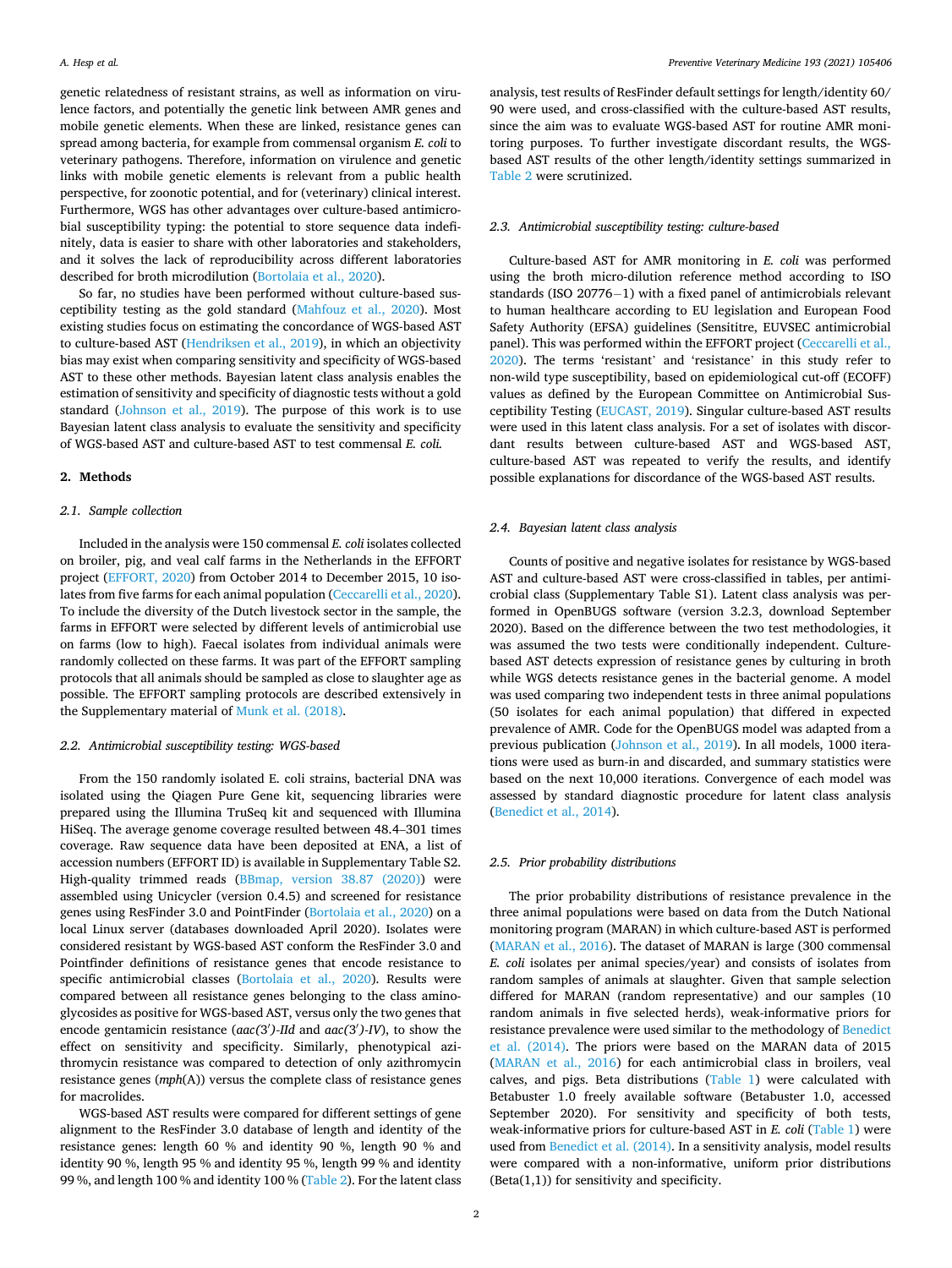#### <span id="page-2-0"></span>**Table 1**

Prior probability distributions for prevalence of antimicrobial resistance and for sensitivity and specificity of culture-based antimicrobial susceptibility testing by broth microdilution (culture-based AST) and whole-genome sequenced based AST to detect antimicrobial resistance in livestock.

| Antimicrobial class |                         | Beta distribution<br>parameters (a, b) | Mode<br>(%) | 95 % PI <sup>a</sup> |
|---------------------|-------------------------|----------------------------------------|-------------|----------------------|
| Gentamicin /        | Veal<br>calves          | (1.2, 25.7)                            | 1.0         | $0.2 - 15$           |
| Aminoglycosides     | Pigs<br><b>Broilers</b> | (1.2, 25.7)<br>(3.0, 50.1)             | 1.0<br>4.0  | $0.2 - 15$<br>1.2-13 |
| Beta-lactams        | Veal<br>calves          | (14.0, 60.0)                           | 19.0        | 11-30                |
| (ampicillin)        | Pigs                    | (22.6, 53.8)                           | 29.0        | 20-40                |
|                     | <b>Broilers</b>         | (2.8, 2.6)                             | 53.0        | 15-88                |
| Phenicols           | Veal<br>calves          | (5.9, 38.4)                            | 11.5        | $5-24.5$             |
|                     | Pigs                    | (3.7, 26.6)                            | 9.4         | $3-26$               |
|                     | <b>Broilers</b>         | (5.2, 34.9)                            | 11.0        | $4.6 - 25$           |
| Trimethoprim        | Veal<br>calves          | (3.4, 17.7)                            | 12.7        | $4 - 34$             |
|                     | Pigs                    | (5.4, 8.9)                             | 35.9        | 16-63                |
|                     | <b>Broilers</b>         | (3.5, 4.5)                             | 41.5        | 14-76                |
| Azithromycin /      | Veal<br>calves          | (1.0, 21.85)                           | 0.0         | $0 - 15$             |
| Macrolides          | Pigs                    | (1.25, 25.7)                           | 1.0         | $0.2 - 15$           |
|                     | <b>Broilers</b>         | (1.85, 34.5)                           | $2.5\,$     | $0.5 - 14$           |
| <b>Quinolones</b>   | Veal<br>calves          | (2.9, 27.8)                            | 6.7         | $2 - 22$             |
|                     | Pigs                    | (1.1, 13.0)                            | 0.7         | $0.3 - 25$           |
|                     | <b>Broilers</b>         | (47.3, 60.0)                           | 44.0        | 34-54                |
| Sulfonamides        | Veal<br>calves          | (19.0, 60.2)                           | 23.3        | 15-34                |
|                     | Pigs                    | (8.0, 11.3)                            | 40.3        | 21-63                |
|                     | <b>Broilers</b>         | (4.5, 4.9)                             | 47.0        | 19-77                |
| Tetracyclines       | Veal<br>calves          | (10.2, 14.2)                           | 41.0        | 23-61                |
|                     | Pigs                    | (6.4, 7.5)                             | 45.3        | 22-71                |
|                     | <b>Broilers</b>         | (27.4, 48.4)                           | 35.8        | 26-47                |
| Culture-based       |                         |                                        |             |                      |
| AST (broth          | Sensitivity             | (4.8, 1.2)                             | 83.3        | 43.1-99.0            |
| microdilution)      | Specificity             | (4.8, 1.2)                             | 83.3        | 43.1-99.0            |
| Whole-genome        |                         |                                        |             |                      |
| sequenced based AST | Sensitivity             | (4.8, 1.2)                             | 83.3        | 43.1-99.0            |
|                     | Specificity             | (4.8, 1.2)                             | 83.3        | 43.1-99.0            |

<sup>a</sup> Probability interval.

## **Table 2**

Results of culture-based antimicrobial susceptibility testing (AST) by broth microdilution versus different gene alignment settings for whole-genome sequenced based AST to detect antimicrobial resistance in livestock ( $N = 150$ ).

| Antimicrobial<br>class | MIC <sup>a</sup> | 60/<br>90 <sup>b</sup> | 90/<br>90 <sup>c</sup> | 95/<br>95 <sup>d</sup> | 99/<br>99 <sup>e</sup> | 100/<br>100 <sup>t</sup> |
|------------------------|------------------|------------------------|------------------------|------------------------|------------------------|--------------------------|
| Gentamicin             | 2                |                        | 0                      | $\Omega$               | $\Omega$               | 0                        |
| Beta-lactams           | 76               | 77                     | 76                     | 76                     | 75                     | 66                       |
| Phenicols              | 22               | 22                     | 21                     | 21                     | 14                     | 0                        |
| Trimethoprim           | 64               | 67                     | 67                     | 67                     | 67                     | 18                       |
| Azithromycin           | 3                | 3                      | 3                      | 3                      | 3                      | 3                        |
| <b>Quinolones</b>      | 22               | 23                     | 23                     | 23                     | 19                     | $\overline{2}$           |
| Sulfonamides           | 74               | 75                     | 75                     | 75                     | 73                     | 70                       |
| Tetracyclines          | 94               | 94                     | 94                     | 94                     | 94                     | 79                       |
|                        |                  |                        |                        |                        |                        |                          |

Number of isolates found resistant by broth microdilution (MIC) out of a

total of 150 isolates.<br><sup>b</sup> Number of isolates found resistant by WGS (N = 150) with length/identity setting 60/90 % for the alignment.<br>c Number of isolates found resistant by WGS (N = 150) with length/identity

setting 90/90 %. d Number of isolates found resistant by WGS (N = 150) with length/identity setting 95/95 %.<br><sup>e</sup> Number of isolates found resistant by WGS (N = 150) with length/identity

setting 99/99 %.<br> $\frac{f}{f}$  Number of isolates found resistant by WGS (N = 150) with length/identity

setting 100/100 %.

# **3. Results**

In this study a latent class model was used to determine the sensitivity and specificity of WGS-based AST versus culture-based AST without a gold standard. Convergence of the latent class model was good, based on history and auto-correlation plots (examples for gentamicin, beta-lactams and phenicols presented in Supplementary Figure S1). Model results showed that, in this data, the sensitivity and specificity of WGS-based AST and culture-based AST were similar. This corresponded to the cross-classified test outcomes of WGS-based AST and culture-based AST, in which relatively few differences were found (Supplementary Table S1). For tetracyclines, test results were identical for WGS-based AST and culture-based AST. For the other antimicrobial classes, only a small number of isolates  $(n = 13)$  were found to be discordant between the two tests ([Table 4,](#page-3-0) Table S1). Discordance was much higher for the complete classes of aminoglycosides and macrolides if all genes which encode resistance to any aminoglycoside or macrolide were considered as positive for resistance (Table S1).

Results of the comparison of WGS-AST methodology regarding different settings for the gene alignment are presented in Table 2. The differences between the settings 60/90, 90/90, and 95/95 were few (Table 2). The highest number of resistant isolates (both with culturebased AST and WGS-based AST with length/ID: 60/90 respectively) were found for tetracyclines ( $n = 94$ ,  $n = 94$ ), sulfonamides ( $n = 74$ ,  $n = 75$ ), trimethoprim ( $n = 64$ ,  $n = 67$ ) and beta-lactams ( $n = 76$ ,  $n = 77$ ) (Table 2). Lower numbers of resistant isolates were identified for quinolones (n = 22, n = 23) (Table 2). Resistance for gentamicin (n = 2,  $n = 1$ ) and azithromycin ( $n = 3$ ,  $n = 3$ ) was rarely detected (Table 2). Overall, the difference between culture-based AST and WGS-based AST (length/ID: 60/90) was small (Table 2). The difference remained small with more strict settings, but substantially increased when using the 100/100 settings (Table 2).

Regarding the latent class analysis results as shown in [Table 3](#page-3-0), estimated prevalence was low for gentamicin with 1%, 2% and 2% in veal calves, pigs, and broilers, respectively. Azithromycin resistance amounted 5%, 2% and 2% in veal calves, pigs, and broilers, respectively ([Table 3\)](#page-3-0). For sulfonamides, prevalence was moderate in veal calves (26 %) and low in pigs (6%) and broilers (4%) [\(Table 3\)](#page-3-0). For both culturebased AST and WGS-based AST, the sensitivity and specificity for most antimicrobial classes was high, with the exception of sensitivity of the complete class of aminoglycosides and gentamicin, and the complete class of macrolides and azithromycin [\(Table 3\)](#page-3-0). For all other antimicrobial classes, the sensitivity was *>*0.92 (lowest probability interval limit: 0.76) and the specificity was generally high for both WGS-based AST and culture-based AST [\(Table 3\)](#page-3-0).

In case of discordant results, culture-based AST was repeated ([Table 4](#page-3-0)). For most isolates ( $n = 10$ ), resistance found was identical to the first test, with exception of three isolates. Isolates initially tested resistant for gentamicin ( $n = 2$ ) or azithromycin ( $n = 1$ ) were found susceptible after repeating the test ([Table 4](#page-3-0)). These results were then concordant with WGS-based AST.

Scrutinizing the other length/identity settings of the WGS-based AST results clarified more discordant results (Tables 2, 4). For phenicols, for example, one *catA1* gene was not detected with higher length/identity setting i.e. 90/90 (Table 2). Another discordant isolate with a *floR* gene was still found positive for this gene with a setting of 95/95, but not anymore with settings of 99/99. For trimethoprim resistance, resistance genes in the three discordant isolates were not found with length/ identity of 100/100, corresponding with the repeated culture-based AST (Table 2). The isolate with a *aac(*3′ *)IId* gene was detected with 60/90 but not detected with the 90/90 alignment setting (Tables 2, 4).

# **4. Discussion**

The purpose of this study was to evaluate the sensitivity and specificity of WGS-based AST versus culture-based AST to monitor AMR in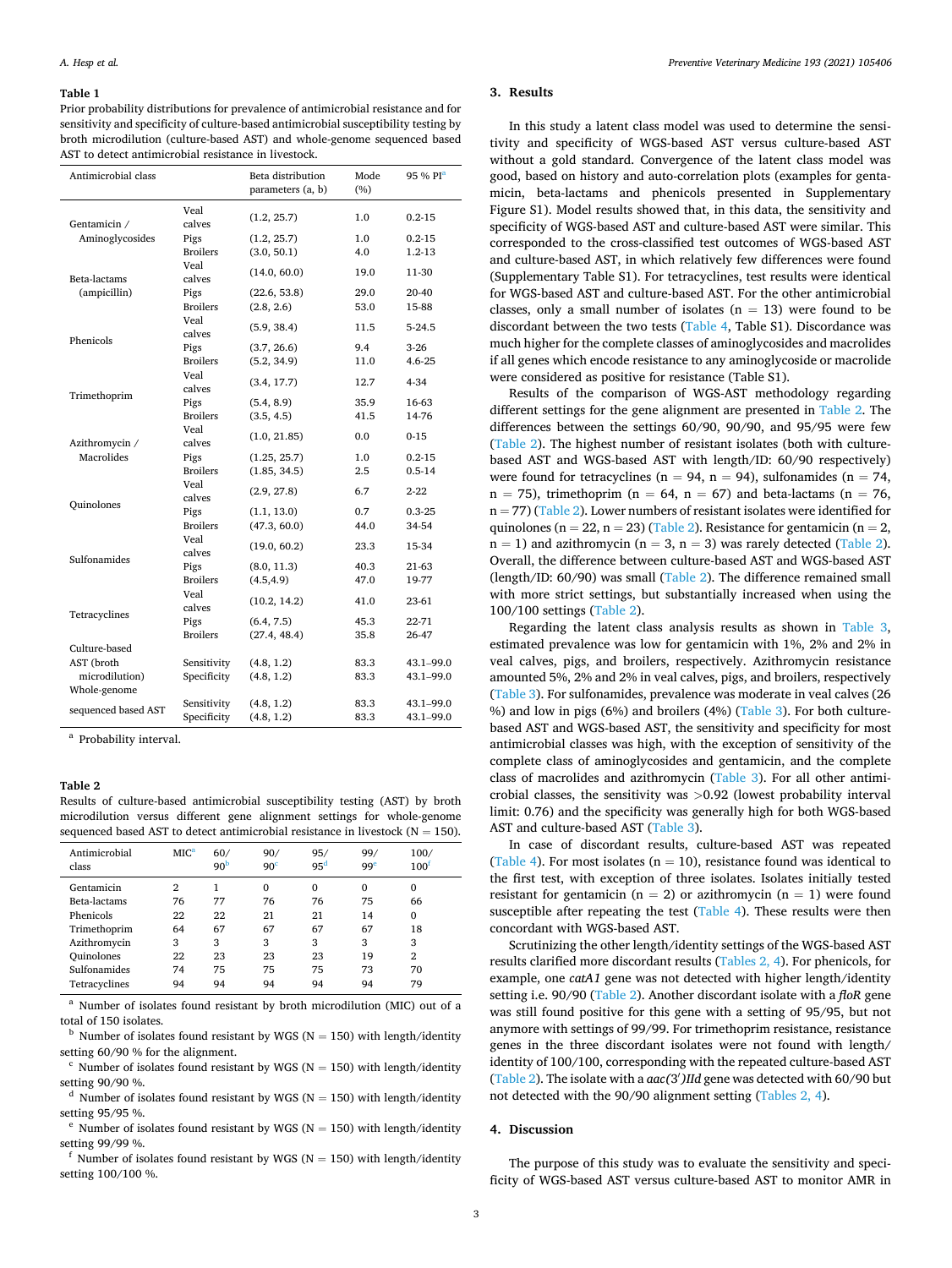#### <span id="page-3-0"></span>**Table 3**

Latent class analysis estimates (median and 95 % probability interval) for sensitivity and specificity of culture-based antimicrobial susceptibility testing (AST) versus whole-genome sequenced based AST to detect antimicrobial resistance in veal calves ( $n = 50$ ), pigs ( $n = 50$ ) and broilers ( $n = 50$ ).

| Antimicrobial class       | Prevalence <sup>a</sup> |      | Sensitivity     |                     | Specificity <sup>c</sup> |                     |                     |
|---------------------------|-------------------------|------|-----------------|---------------------|--------------------------|---------------------|---------------------|
|                           | Veal calves             | Pigs | <b>Broilers</b> | Culture-based AST   | WGS- based AST           | Culture-based AST   | WGS- based AST      |
| Gentamicin                | 0.01                    | 0.02 | 0.03            | $0.77(0.36 - 0.98)$ | $0.76(0.35-1.00)$        | $0.98(0.95 - 1.00)$ | $0.99(0.97 - 1.00)$ |
| Aminoglycosides           | 0.02                    | 0.03 | 0.03            | $0.73(0.29 - 0.98)$ | $0.79(0.40 - 0.98)$      | $0.99(0.96 - 1.00)$ | $0.46(0.38 - 0.54)$ |
| Beta-lactams (ampicillin) | 0.34                    | 0.29 | 0.67            | $0.99(0.94 - 1.00)$ | $0.99(0.95 - 1.00)$      | $0.99(0.95 - 1.00)$ | $0.98(0.93 - 1.00)$ |
| Phenicols                 | 0.45                    | 0.24 | 0.53            | $0.92(0.76 - 0.99)$ | $0.92(0.76 - 0.99)$      | $0.99(0.95 - 1.00)$ | $0.99(0.95 - 1.00)$ |
| Trimethoprim              | 0.08                    | 0.03 | 0.41            | $0.97(0.90 - 1.00)$ | $0.99(0.94 - 1.00)$      | $0.99(0.95 - 1.00)$ | $0.97(0.92 - 1.00)$ |
| Azithromycin              | 0.03                    | 0.04 | 0.04            | $0.84(0.43 - 0.99)$ | $0.83(0.44 - 0.99)$      | $0.83(0.43 - 0.99)$ | $0.83(0.43 - 1.00)$ |
| Macrolides                | 0.03                    | 0.02 | 0.02            | $0.77(0.36 - 0.99)$ | $0.88(0.54 - 0.99)$      | $0.99(0.95 - 1.00)$ | $0.07(0.04 - 0.12)$ |
| <b>Ouinolones</b>         | 0.38                    | 0.34 | 0.55            | $0.96(0.84 - 1.00)$ | $0.97(0.86 - 1.00)$      | $0.99(0.97 - 1.00)$ | $0.99(0.96 - 1.00)$ |
| Sulfonamides              | 0.25                    | 0.08 | 0.08            | $0.98(0.94 - 1.00)$ | $0.99(0.95 - 1.00)$      | $0.99(0.95 - 0.99)$ | $0.99(0.94 - 1.00)$ |
| Tetracyclines             | 0.70                    | 0.55 | 0.40            | $0.99(0.96 - 1.00)$ | $0.99(0.96 - 1.00)$      | $0.98(0.93 - 1.00)$ | $0.98(0.93 - 1.00)$ |

<sup>a</sup> Median for estimated prevalence.<br><sup>b</sup> Median for sensitivity, the 95 % probability intervals are listed in parenthesis. <sup>c</sup> Median for specificity, the 95 % probability intervals are listed in parenthesis.

# **Table 4**

Discordant isolates ( $n = 13$ ) in results of broth microdilution (culture-based AST) versus whole-genome sequenced based AST to detect antimicrobial resistance in livestock.

| Antimicrobial class | Antimicrobial    | Isolate ID | MIC <sup>a</sup> | Repeated MIC | <b>ECOFF</b>   | Resistance gene       |
|---------------------|------------------|------------|------------------|--------------|----------------|-----------------------|
| Aminoglycosides     | Gentamicin       | 100302010  | 4                |              | $\overline{2}$ | None for gentamicin   |
|                     |                  | 101702014  | 8                | 2            |                | None for gentamicin   |
|                     |                  | 103003004  |                  | 0.5          |                | $aac(3')$ -IId        |
| Beta-lactams        | Ampicillin       | 110704022  | 2                | 2            | 8              | $bla_{\text{TEM-1C}}$ |
| Phenicols           | Chloramphenicol  | 110004010  | 32               | 32           | 16             | None for phenicols    |
|                     |                  | 110004014  | 32               | 32           |                | None for phenicols    |
|                     |                  | 110504004  | 8                | 8            |                | catA1                 |
|                     |                  | 111604014  | 8                | 8            |                | $f$ lo $R$            |
| Trimethoprim        | Trimethoprim     | 110504004  | 0.5              | 0.5          | $\overline{2}$ | dfrA1                 |
|                     |                  | 111604014  | 0.25             | 0.25         |                | dfrA1                 |
|                     |                  | 111804010  | 0.25             | 0.25         |                | dfrA7                 |
| Macrolides          | Azithromycin     | 110504020  | 8                | 8            | 16             | mph(A), mph(B)        |
|                     |                  | 102702012  | 128              | 8            |                | None for azithromycin |
| <b>Quinolones</b>   | Ciprofloxacin    | 102302012  | 0.015            | 0.015        | $\overline{2}$ | parC p.A56T           |
| Sulfonamides        | Sulfamethoxazole | 111604014  | 8                | 8            | 16             | sul1, sul2            |

<sup>a</sup> Minimum inhibitory concentration (MIC) determined by broth microdilution (culture-based AST).

livestock, without a gold standard, by means of latent class analysis. The estimated sensitivity and specificity across antimicrobial classes are similar for WGS-based AST and culture-based AST. The latent class analysis allowed the test validity of both tests to be determined relative to the latent class, the true resistance for antimicrobials.

## *4.1. Test validity*

For some antimicrobial classes, the sensitivity of WGS-based AST is slightly higher than of culture-based AST, although probability intervals overlap (Table 3). Also, there is some indication that the overall specificity of WGS-based AST is lower than of culture-based AST, but these probability intervals also overlap, indicating that the specificity of both methods is similar. Few differences were found in the outcomes between the two methods, resulting in low numbers of discordant isolates. The finding that WGS-based AST performs at least as well as culture-based AST is in line with previous studies using WGS-based AST as the gold standard. The review paper of [Hendriksen et al. \(2019\)](#page-5-0) includes an overview of WGS-based AST versus culture-based AST comparisons, showing that many studies report high concordance of WGS-based AST and culture-based AST. A study by [McDermott et al. \(2016\)](#page-5-0) in Salmonella from retail meat reached similar conclusions as this study, reporting high sensitivity and specificity for WGS-based AST.

## *4.2. Advantages and disadvantages of culture-based AST and WGS-based AST*

The advantage of culture-based AST is that the phenotype is measured ([Ellington et al., 2017](#page-5-0)) as a cumulative result of all resistance mechanisms present in a bacterial cell. For example, less specific resistance mechanisms like efflux pumps leading to resistance to multiple antimicrobial classes ([Swick et al., 2011](#page-5-0)). A limitation of broth microdilution is the lack of reproducibility of end-point-reading [\(Bortolaia](#page-5-0)  [et al., 2020; Mahfouz et al., 2020\)](#page-5-0).

In WGS-based AST, the database used determines the outcomes, and defines strains resistant versus susceptible. The choice of database may influence the sensitivity and specificity of WGS-based AST ([Mahfouz](#page-5-0)  [et al., 2020\)](#page-5-0). We used ResFinder 3.0, considering it is well curated and performs well compared to other resistance databases ([Hendriksen et al.,](#page-5-0)  [2019; Mahfouz et al., 2020](#page-5-0)). The results presented here and previously by [McDermott et al. \(2016\)](#page-5-0) show that sensitivity and specificity of WGS-based AST versus culture-based AST is mostly antimicrobial class specific and not so much database specific. Therefore, we expect that re-analysis using for instance ResFinder 4.0 or CARD will not result in major differences in the estimated sensitivity and specificity of WGS-based AST.

The comparison of the aminoglycoside and macrolide antimicrobial classes illustrates the importance of the definition of specific resistance phenotypes of AMR genes in the interpretation of WGS-based AST. Aminoglycosides are represented in culture-based AST by gentamicin but many aminoglycoside resistance genes do not lead to gentamicin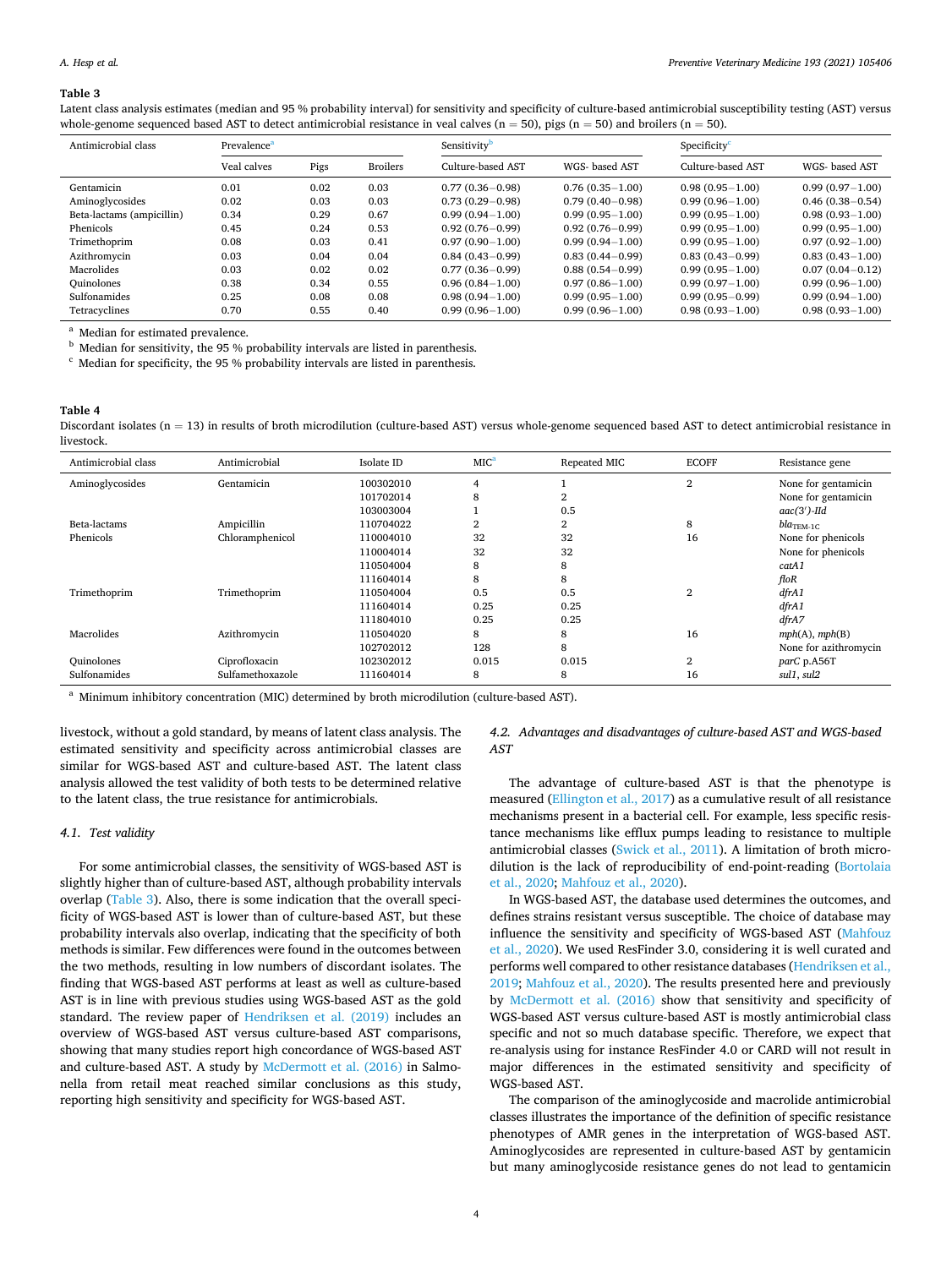<span id="page-4-0"></span>resistance, potentially leading to a high number of false-positive results when this distinction is not made (specificity of WGS: 0.46, [Table 3](#page-3-0)). Similarly for macrolides, the efflux pump encoding gene, *mdfA* [\(Edgar](#page-5-0)  [and Bibi, 1997](#page-5-0)) does not always lead to phenotypic azithromycin resistance, resulting in a high number of false positives (specificity of WGS: 0.07, [Table 3](#page-3-0)).

### *4.3. Explanation of discordant results*

For almost all discordant results, we identified the cause of the mismatch. Some isolates were found resistant to culture-based AST, without detection of specific resistance mechanisms by WGS-based AST ([Table 4\)](#page-3-0). In three cases the causes were 'skips' or other issues with reproducibility of MICs, resulting in a match between culture-based and WGS-based AST after repeating the MIC. The test results repetitively susceptible to culture-based AST despite being resistant by WGS-based AST [\(Tables 4,](#page-3-0) and S1) are partly explained by the relatively low length/ID settings of 60/90 used for ResFinder ([Table 2](#page-2-0)). Genes could have mutations, and may therefore not be expressed as phenotypic resistance (Bortolaia et al., 2019). In a systematic review, [Mahfouz et al.](#page-5-0)  [\(2020\)](#page-5-0) discuss that it may be advisable to revise the default settings for ResFinder of 60/90 length/identity. In our data, only minor differences were found between the 60/90, 90/90 and 95/95 settings ([Table 2\)](#page-2-0). In general, the 60/90 setting seems well suited for routine AMR monitoring, although in some cases resistance genes are identified which do not lead to phenotypic expression ([Table 2](#page-2-0)). Using higher-length settings then prevents a false-negative result. AMR genes can also be detected in raw sequence data instead of assemblies, it is expected this will not influence the estimated sensitivity and specificity.

For some discordant isolates we found a very low sequence depth as the cause, possibly due to contamination or spill-over between multiplexed samples. The standard depth-filter of Unicycler is 25 % sequence depth compared to the chromosomal sequence depth, but this was turned off for these assemblies, as some plasmid encoded resistance genes were previously missed due to this depth-filter. For routine AMR monitoring, a setting between 10 and 25 % is advisable, to prevent falsepositive findings.

Two phenicol resistant isolates in veal calves are rare examples for which we did not find an explanation for the difference in test outcomes ([Table 4\)](#page-3-0). This may be the rare situation where the detected phenotype concerns new (variations of) resistance genes, or results could be different using a different database.

## *4.4. Assumptions of latent class analysis*

The latent class model estimates the true resistance prevalence by combining the data with the prior information and estimating how both tests identify the true resistance prevalence in the different animal populations (Johnson et. al 2019). Consequently, the prevalence of resistance in the data will influence the precision of the estimated sensitivity and specificity. Gentamicin and azithromycin resistance both have a low prevalence in all three animal populations (Table S1) and in the prior information [\(Table 1\)](#page-2-0). This results in lower estimates of sensitivity (with wider probability intervals) for those two antimicrobial classes of both culture-based and WGS-based AST ([Table 3](#page-3-0)). Interestingly, in another study with culture-based AST as the gold standard for WGS-based AST, also a lower sensitivity of WGS-based AST for gentamicin resistance (0.93) than for other antimicrobial classes was found ([McDermott et al., 2016](#page-5-0)). To evaluate our findings, this analysis should be repeated in populations where resistance prevalence is higher (although this will be difficult due to the general low prevalence of these resistance mechanisms in *E. coli*) or with more data, should these become available.

In this latent class model, it was assumed that resistance prevalence differs in the different animal populations. However, for some antimicrobials, the prevalence was almost equal in the three populations,

which potentially affects the accuracy of the sensitivity and specificity estimates. Others investigated the impact of breaching the prevalence assumption and found that for tests with high sensitivity or specificity this was of little influence ([Toft et al., 2005\)](#page-5-0).

The sample size in our study was relatively small (10 isolates from five farms) and resistance prevalence was low for some antimicrobial classes. Latent class analyses can deal with such limitations as long as there are sufficient degrees of freedom to estimate the posterior distributions of the parameters ([Johnson et al., 2019](#page-5-0)). The models for the different antimicrobials all converged fairly rapidly (Supplementary Figure S1). This is presumably because an important requirement for test validation was met: all results were generated in the same laboratory with experienced staff and a high level of standardization. To improve external validity, it is advised to repeat this analysis with more, and preferably less clustered data.

## *4.5. Conclusions for AMR monitoring purposes*

From the results of this Bayesian latent class analysis, we conclude that WGS-based AST is just as suitable for monitoring AMR in livestock as culture-based AST. Our findings highlighted some genetic variation of resistance genes and their phenotypic expression, compared to traditional AMR monitoring generated by culture-based AST. This can be of aid in future interpretation, when WGS will be further implemented to monitor AMR in livestock.

## **Declaration of Competing Interest**

None.

## **Acknowledgements**

We thank the Ministry of Agriculture, Nature and Food Quality for funding the WOT-O project (WOT-01-002-003) for the sequencing of the bacterial isolates, and the EFFORT consortium for funding the susceptibility testing of the bacterial strains. Roosmarijn Luiken and Liese van Gompel we would like to thank for organizing the sampling of the EFFORT strains. We thankfully acknowledge Yvon Geurts, Alieda van Essen, Joop Testerink, Marga Japing and Albert de Boer for their technical assistance. We also acknowledge the contribution of Jeanet van der Goot to this work and Daniela Ceccarelli for analysing the MIC dataset within EFFORT, and Haitske Graveland for the project management within EFFORT. Finally, we would like to thank Bas Engel for his aid in optimizing the OpenBUGS coding.

# *Funding*

This research was supported by the Ministry of Agriculture, Nature and Food Quality (WOT-01-002-003) and Wageningen Bioveterinary Research. The susceptibility testing of the bacterial strains was part of the Ecology from Farm to Fork Of microbial drug Resistance and Transmission (EFFORT) project, funded by the European Commission, 7th Framework Program for Research and Innovation (FP7-KBBE-2013–7, grant agreement: 613754).

## **Appendix A. Supplementary data**

Supplementary material related to this article can be found, in the online version, at doi[:https://doi.org/10.1016/j.prevetmed.2021.10](https://doi.org/10.1016/j.prevetmed.2021.105406)  [5406.](https://doi.org/10.1016/j.prevetmed.2021.105406)

## **References**

BBmap, 2020. BBMap Short Read Aligner, and Other Bioinformatic Tools (accessed April 2020. <https://sourceforge.net/projects/bbmap/>.

[Benedict, K.M., Gow, S.P., Reid-Smith, R.J., Booker, C.W., McAllister, T.A., Morley, P.S.,](http://refhub.elsevier.com/S0167-5877(21)00150-1/sbref0010)  [2014. Latent class comparison of test accuracy when evaluating antimicrobial](http://refhub.elsevier.com/S0167-5877(21)00150-1/sbref0010)